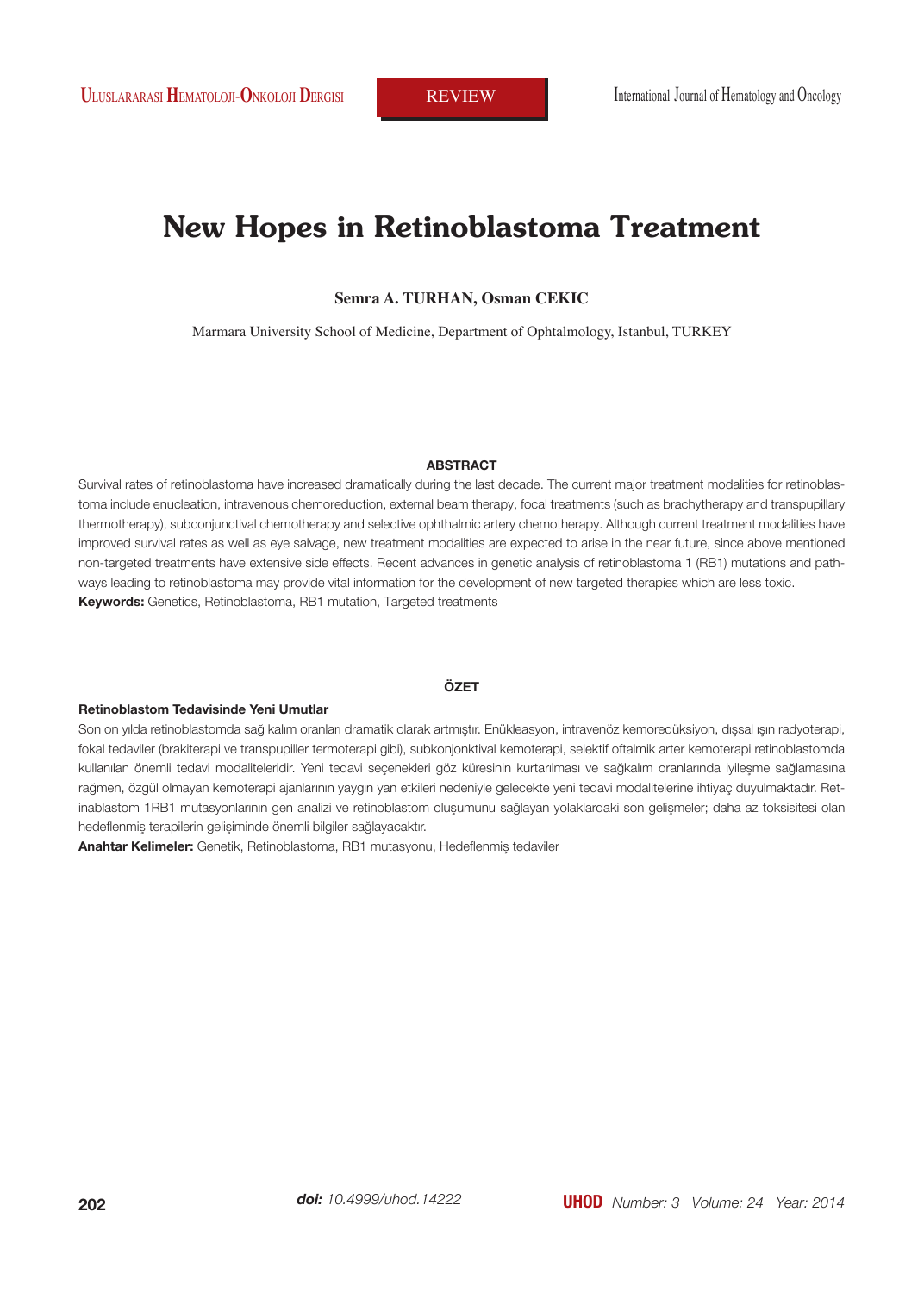## **INTRODUCTION**

Retinoblastoma (RB) is the most common primary intraocular malignancy of childhood. The management of RB is challenging. Current treatments for intraocular RB include enucleation, systemic chemotherapy, external beam radiation therapy (EBRT), focal treatments, intra-arterial or subconjunctival chemotherapy.1 The results of treatment depend on the stage of the disease. Early diagnosis and intensive treatment have been adopted in developed countries. Survival rates of RB exceeds 90-95% in USA2 but the survival rate changes country by country according to availability of medical care. Early diagnosis and intervention is crucial for successful treatment of RB. The current important issues in RB research are the targeted approaches which are more effective and less toxic. This article reviews the new targeted treatment modalities for RB.

#### **GENETICS**

The disease is associated with RB gene which is a tumor suppressor gene. RB results from loss of retinoblastoma 1 gene (RB 1) or inactivation of both alleles. In the early 1970s, Knudson theorized the 'two hit' model. In this model, loss of both copies of the RB gene is required for the development of RB and it occurs in two forms: the hereditary and non-hereditary forms. Although it requires loss of both alleles, one allele is mutated in the germline and other mutation occurs somatically in the developing retina in hereditary form. In non-hereditary form, both mutations occur somatically. However, some authors recently reported that genomic instability and aneuploidy have impact on initiation of tumor formation.<sup>3-5</sup> RB and retinoma cells have common genomic changes.<sup>6,7</sup>

They showed that retinomas are homozygous null for RB1 and lack expression of retinoblastoma protein product of RB1 (pRB).<sup>5</sup> Retinomas also have a low level of genomic copy number changes in tumor suppressor genes and oncogenes. However, RB tissue showed high levels of genomic copy number changes and a low level of senescence proteins. In addition, retinomas are rarely stable because loss of pRB causes genomic instability, leading to proliferative RB tumors.

In spite of aneuploidy and genomic instability, the importance of mutational events other than RB1 is accepted by authors. Mutations in the RB gene show a high degree of mutational heterogeneity. Valverde

UHOD *Number: 3 Volume: 24 Year: 2014* **203**

et al.8 reported that 932 mutations in RB gene are available in a searchable database. These mutations have been consisted of inactivated pRB by deletions, nonsense mutations and RB1 gene mutations which mainly include twelve nonsense, two missense and three splicing mutations.<sup>8</sup>

The authors hypothesized that the P13K/AKT/mTOR (insulin signaling) pathway may show dysregulation and they used microarray analysis for gene expression analysis of RB.<sup>9</sup> This hypothesis was confirmed by semi-quantitative RT-PCR for related genes. The inhibitors of this pathway could be another option for the treatment of RB.

All these data support that biallelic inactivation of the RB1 gene is important for formation of retinoma and RB tumors, but additional genetic mutations are acquired for progression to the malignant state.

The genetic events have roles in RB tumorigenesis. Genetic alterations are common in RB tumors, including gains at chromosomal loci 1q32.1 (MDM+ gene), 6p22 (E2F3 and DEK) and 2p24 (MYCN) and losses at 16q22.10 pRB, acts primarily as a regulator of gene expression. These processes include cell proliferation, senescence, apoptosis, differentiation, and chromatin remodeling.11 pRB also has important roles in the fate determination, differentiation, survival, and migration of developing neurons.12 RB family proteins (pRB1/105, p107, pRB2/p130, referred to as pocket proteins) interact with E2F transcription factors to fulfill the functions.13 This interaction prevents transcription of genes required for DNA synthesis and effectively arrests the cell cycle at the G1/S interface in the non-phosphorylated state. Phosphorylation of pRB by cyclin-dependent kinases results in the release of E2F to provide progression of the cell cycle.14-16

Normal pRB binds to and inhibits the E2F target genes, by preventing the binding of transcriptional co-activators, and through recruitment of histone deactylase 1 (HDAC1), ATPases, and DNA methyltransferases to the promoter of target genes which are responsible for cell progression.<sup>17</sup> The E2F target gene MAD2 plays a role in encoding a mitotic spindle check point protein and deregulation of this protein promotes aneuploidy and tumor genesis in transgenic mice.18 Overexpression of MAD2 has a mechanism in the pathogenesis of many tumors, including RB.19 Chromatin condensation, cohesion, and stability by promoting the centromeric localization of the CAP-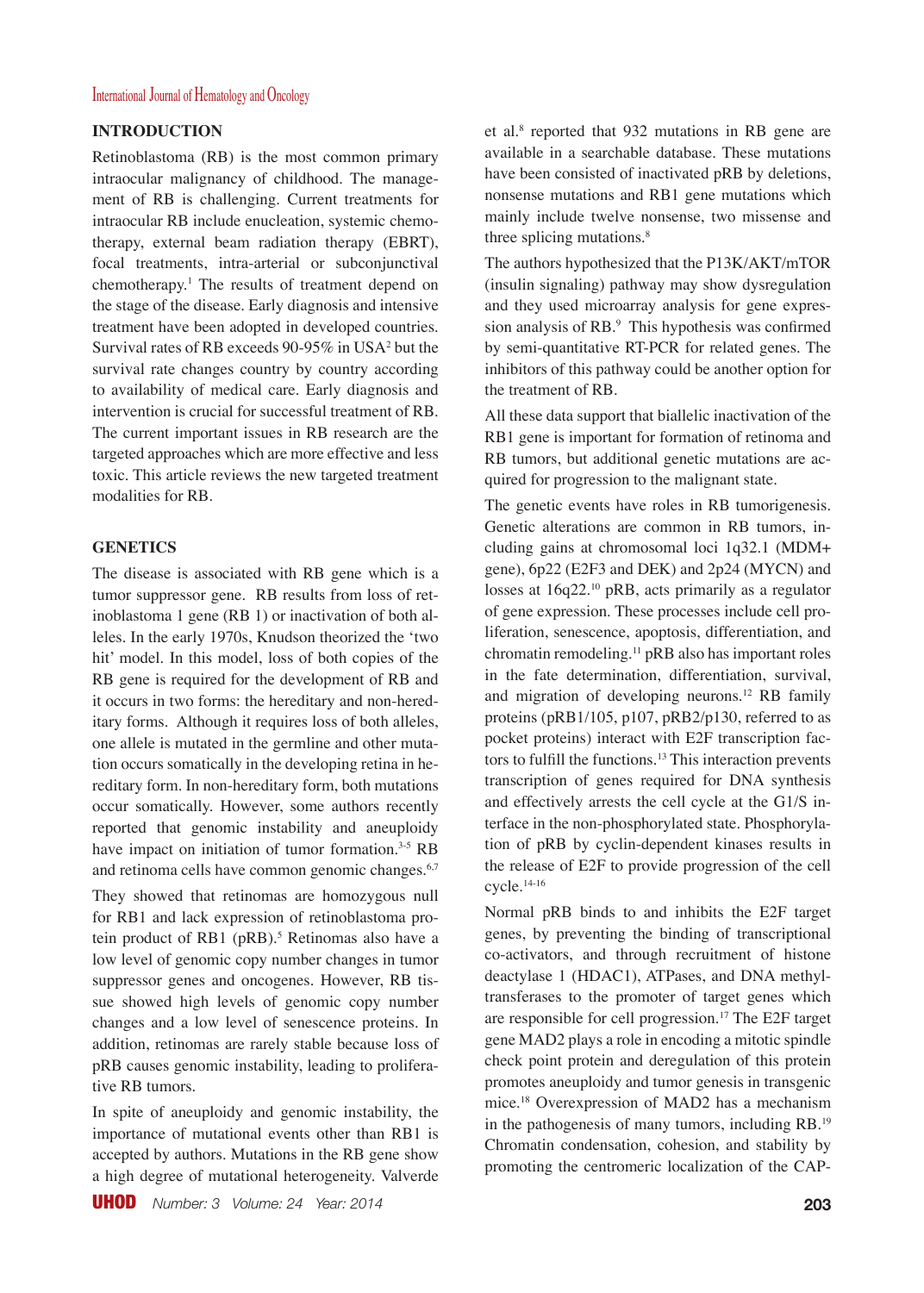

**Figure 1.** New treatment modalities for retinoblastoma

D3/condensing II protein complex are also regulated by pRB.<sup>20</sup>

Although the development and progression of RB is not directly associated with p53 gene mutations, recent studies have shown that inactivation of the p53 pathway is also related with RB.<sup>21</sup> MDM2 and MDM4 are two oncogenes associated with p53 regulation. Their amplification and polymorphism have been associated with RB development.21 p53 is activated after loss of pRB during retinogenesis and p53-mediated apoptosis is triggered in RB-deficient cells.<sup>22</sup> Increased expression of MDM4 protein plays a role in tumor progression. Its mechanism is to suppress p53 response in RB1-deficient retinal cells and also MDM2/MDMX-p53 pathways must be inactivated for tumor progression. They suggested that MDMX is a specific chemotherapeutic target for treating RB.<sup>21</sup>

## **NEW TREATMENTS DERIVED FROM ANAL-YSES OF MOLECULAR PATHWAY**

One of the important issues driving research in retinoblastoma is to identify targets of inactivated pRB and design targeted therapies. Despite the difficulty in generating accurate murine models of RB, recently mouse models showed that conditional deletion of RB1 on a p53-deficient, p107-deficient or p130-deficient genetic background gives rise to RB tumors that resemble the human disease.<sup>22-23</sup> All new treatment modalities are listed in Figure 1.

# **1. NUTLIN-3**

Identification of MDM2/MDMX, a p53 inhibitor, has led to development of a potential targeted therapy using Nutlin-3.24-26,28 Nutlin-3 is a small-molecule inhibitor of the MDM2/MDMX-p53 pathway, which promotes the apoptosis pathway. Nutlin-3 can be used in combination with topotecan, a p53 inducer. Topotecan's pharmacologic effects have been studied in LHBetaTag murine model and subconjunctival administration of topotecan in fibrin sealant provided a clinical effect for 3 weeks after treatment.<sup>21</sup> Treatment provided a bilateral reduction of tumor burden without a significant difference between treated and untreated eyes, suggesting that the drug was delivered predominantly through the hematogenous route. The combination Nutlin-3 and topotecan synergistically disrupt RB cells in vitro and promotes an 82-fold reduction in tumor burden following the subconjunctival injection in mouse model.<sup>22,28</sup> No side effect was reported in the animal models. Nutlin-3 is currently in phase 1 clinical trial for treatment of RB and its effects will require further investigation in the near future.<sup>29</sup>

# **2. COMBRETASTATIN A4 AND ANECORTAVE ACETATE**

The effects of vascular targeting therapy has been studied in LHBetaTag murine model. Vascular targeting agents have an effect in decreasing tumor vasculature with subsequent enhancement in tumor control. Conventional therapies (focal treatment, external beam radiation) and the vascular targeting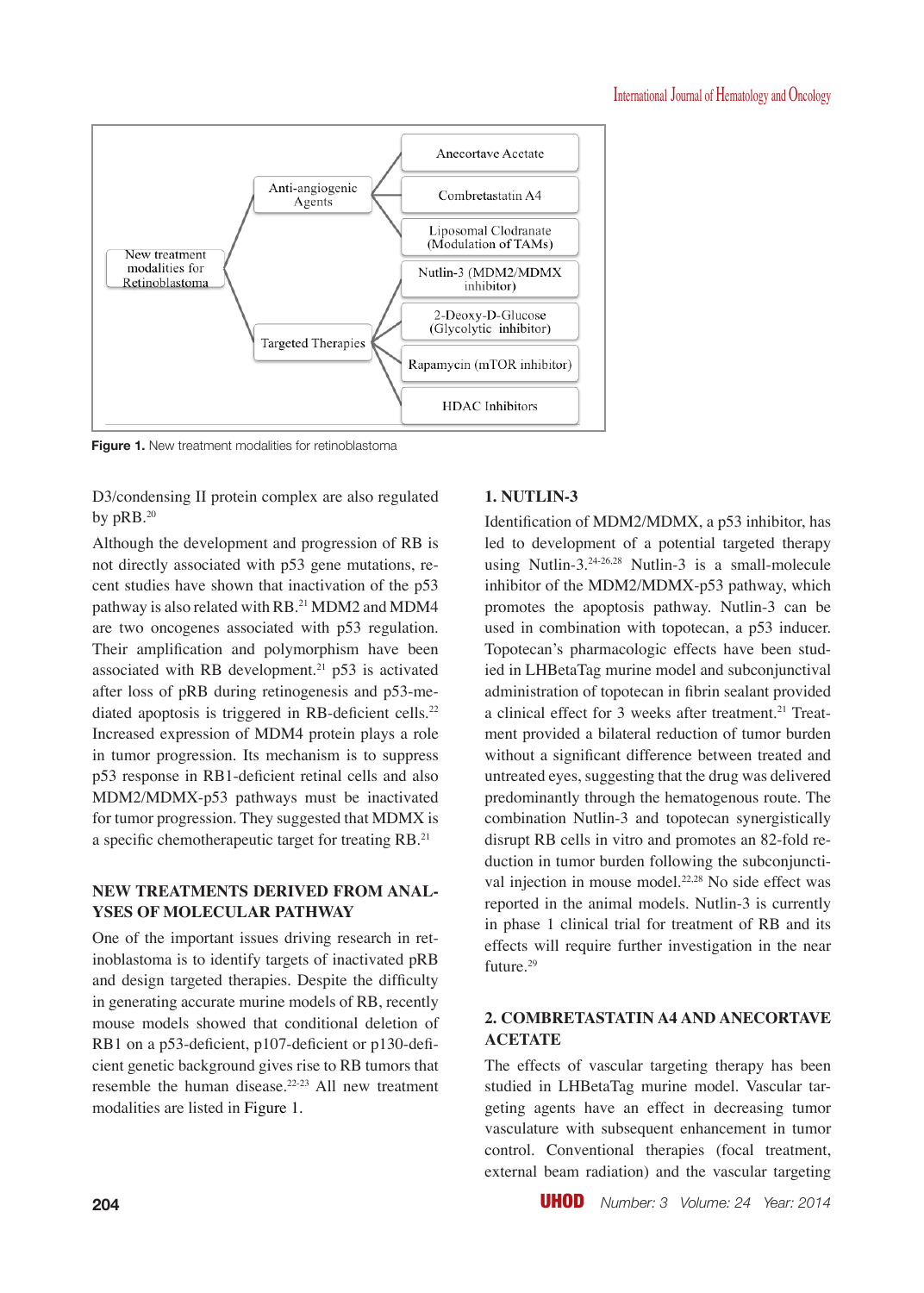agents (combretastatin A4 and anecortave acetate) induced apoptotic cell death with minimal necrosis.<sup>30</sup> Histopathologic analysis showed that external beam radiation and focal carboplatin treatment had effect in 1 week after treatment but the vascular targeting treatment had effect after only 1 day only. They suggested that this differential apoptosis time can have information in combined therapies for RB treatment.

## **3. 2-DEOXY-D-GLUCOSE (2-DG)**

Other novel agents have also developed murine models. 2-Deoxy-D-Glucose (2-DG) can be used as an adjuvant agent for treatment of murine RB.31 2-DG effectively reduces human lung tumor and bone tumor burden when combined with standard chemotherapeutic drugs. 2-DG is currently in phase 1 clinical trial for treatment of lung, breast, and bone cancers.<sup>32</sup> They hypothesized that in advanced disease, the tumor has hypoxic cells and 2-DG can be used for this hypoxic portions of the tumor. $31$ 

## **4. ANECORTAVE ACETATE AND LIPOSOMAL CLODRONATE**

The tumor microenvironment is also important for tumor genesis. Tumor-associated macrophages (TAMs) and matrix metalloproteinases (MMPs) have been associated with tumor genesis. MMPs have important roles, which are angiogenesis, tumor growth and metastasis. Anecortave acetate reduced the expression of MMPs in LHBetaTag murine tumors and resulted in a decrease in tumor burden.33 TAMs have been associated with increased levels of MMPs and mature vessels in retinoblastoma models. Similarly, the TAMs were present during early disease and the density of these macrophages steadily increased with tumor progression.34 Subconjunctival liposomal clodronate provided the depletion of intraocular macrophages. After depletion of macrophages, MMPs expression decreased and tumor control improved but modulation of the total TAMs population did not reduce tumor.<sup>34</sup>

Combined with vascular targeting therapies that increase hypoxia, glycolytic inhibitors and anti-angiogenic agents may be used synergistically for a greater reduction in tumor burden.35 Combination of 2-DG and Anecortave Acetate provided advanced tumor control and reduction in tumor burden compared to 2-DG alone.<sup>36</sup>

#### **5. RAPAMYCIN**

The PI3K/Akt/mTOR pathway was recently demonstrated to be a potentially important dysregulated pathway in the genomic expression of human RB.9 This pathway is dependent on oxygen. Treatment with the mTOR inhibitor, rapamycin, may provide destruction of chemo-resistant hypoxic cell population in LHBetaTag retinal tumors.<sup>37</sup>

#### **6. HDAC INHIBITORS (HDACi)**

Another option of targeted therapies currently in phase 1 clinical trials for RB is HDAC inhibitors (HDACi). pRB binds to HDAC and promotes silencing of transcription. When E2F1 activity is increased, proapoptotic factors are overexpressed and subsequently cells will be sensitive to HDACi.<sup>38</sup> They suggested that HDACIs will be more effective in tumors with high E2F1 activity. HDACi reduced cell survival in human RB cell and reduced tumor burden.<sup>39</sup>

#### **CONCLUSION**

If the origin of RB cell was exactly known, it would shed light on new treatments for the initial precursor cell. Some authors reported that RB tumors express markers specific to cone precursor cells, including RXRγ and TRß2.40 They also demonstrated that human cone precursors prominently express MDM2 and N-Myc, that RB cells require both of these proteins for proliferation and survival. The presence of a cone precursor to RB tumors might suggest that these tumors would be more concentrated in the fovea, the portion of the retina with the highest cone density; however, it was not observed clinically.41 Further studies will likely bring answers to many of these questions.

In conclusion, understanding of the genetic basis and the mechanism of underlying malignant transformation of retinal and other cell types will lead to the development of new therapies. This will provide a less toxic but more effective treatment.

#### **REFERENCES**

- 1. Shields CL, Shields JA. Basic understanding of current classification and management of retinoblastoma. Curr Opin Ophthalmol 17: 228-234, 2006.
- 2. Broaddus E, Topham A, Singh AD. Survival with retinoblastoma in USA: 1975-2004. Br J Ophthalmol 93: 24-27, 2009.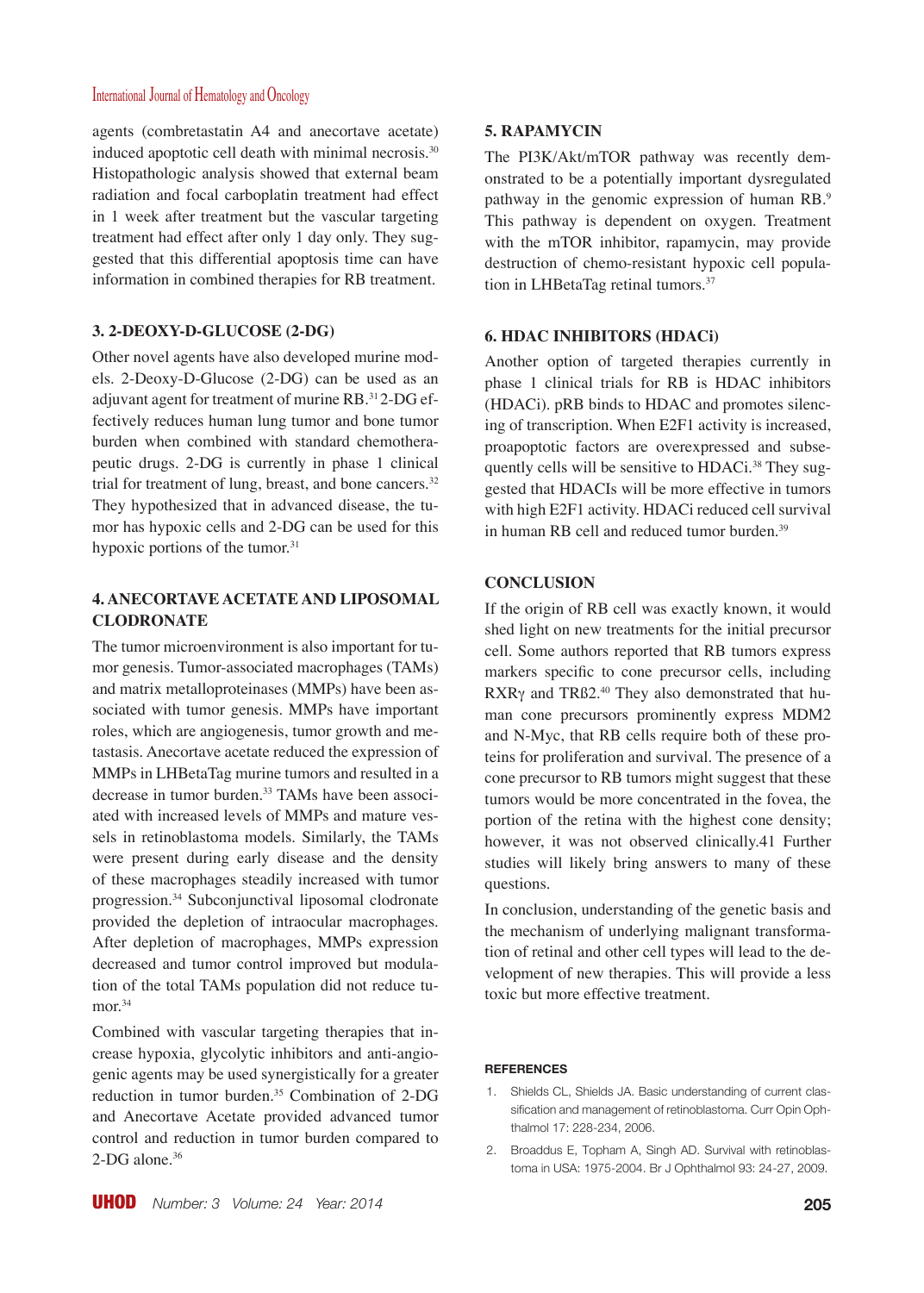- 3. Mastrangelo D, De Francesco S, Di Leonardo A, et al. Retinoblastoma epidemiology: does the evidence matter? Eur J Cancer 43: 1596-1603, 2007.
- 4. Mastrangelo D, De Francesco S, Di Leonardo A, et al. Does the evidence matter in medicine? The retinoblastoma paradig. Int J Cancer 121: 2501-2505, 2007.
- 5. Dimaras H, Khetan V, Halliday W, et al. Loss of RB1 induces nonproliferative retinoma: increasing genomic instability correlates with progression to retinoblastoma. Hum Mol Genet 17: 1363-1372, 2008.
- 6. Sampieri K, Mencarelli MA, Epistolato MC, et al. Genomic diffences between retinoma and retinoblastoma. Acta Oncol 47: 1483-1492, 2008.
- 7. Sampieri K, Amenduni M, Papa FT, et al. Array comparative genomic hybridization in retinoma and retinoblastoma tissues. Cancer Sci 100: 465-471, 2009.
- 8. Valverde JR, Alonso J, Palacios I, et al. RB1 gene mutations update, a meta-analysis based on 932 reported mutations available in a searchable database. BMC Genet 6: 53, 2005.
- 9. Chakraborty S, Khare S, Dorairaj SK, et al. Identification of genes associated with tumorigenesis of retinoblastoma by microarray analysis. Genomics 90: 344-353, 2007.
- 10. Nichols KE, Walther S, Chao E, et al. Recent advances in retinoblastoma genetic research. Curr Opin Ophthalmol 20: 351-355, 2009.
- 11. Burkhart DL, Sage J. Cellular mechanism of tumour suppression by the retinoblastoma gene. Nat Rev Cancer. 8: 671- 682, 2008.
- 12. Ferguson KL, Slack RS. The pathway in neurogenesis. Neuroreport 12: A55-62, 2001.
- 13. Whyatt DFG, Grosveld F. Cell-nonautonomous function of the retinoblastoma tumor supressor protein: New interpretations of old phenotypes. EMBO Rep 3: 130-135, 2002.
- 14. Harper JW, Adami GR, Wei N, et al. The p21 Cdk-interacting protein Cip1 is a potent inhibitor of G1 cyclin-dependent kinases. Cell 75: 805-816, 1993.
- 15. Xiong Y, Hannon GJ, Zhang H, et al. p21 is a universal inhibitor of cyclin kinases. Nature 366: 701-704, 1993.
- 16. Gartel AL, Serfas MS, Tyner AL. p21-negative regulator of the cell cycle. Proc Soc Exp Biol Med 213: 138–149, 1996.
- 17. Khetan V, Gupta A, Gopal L. Retinoblastoma: Recent trends A mini review based on published literature. Oman J Ophthalmol 4: 108-115, 2011.
- 18. Sotillo R, Hernando E, Díaz-Rodríguez E, et al. Mad2 overexpression promotes aneuploidy and tumorigenesis in mice. Cancer Cell 11: 9-23, 2007.
- 19. Hernando E, Nahlé Z, Juan G, et al. RB inactivation promotes genomic instability by uncoupling cell cycle progression from mitotic control. Nature 430: 797-802, 2004.
- 20. Longworth MS, Herr A, Ji JY, et al. RBF1 promotes chromatin condensation through a conserved interaction with Condensin II protein dCAP-D3. Genes Dev 22: 1011-1024, 2008.
- 21. Tsui JY, Dalgard C, Van Quill KR, et al. Subconjunctival topotecan in fibrin sealant in the treatment of transgenic murine retinoblastoma. Invest Ophthalmol Vis Sci 49: 490-496, 2008.
- 22. Laurie NA, Donovon SL, Shih CS, et al. Inactivation of the p53 pathway in retinoblastoma. Nature 444: 61-66, 2006.
- 23. MacPherson D. Insights from mouse models into human retinoblastoma. Cell Div 3: 9, 2008.
- 24. Du W, Wu J, Walsh EM et al. Nutlin-3 affects expression and function of retinoblastoma protein: role of retinoblastoma protein in cellular response to nutlin-3. J Biol Chem 284: 26315- 26321, 2009.
- 25. MacPherson D, Dyer MA. Retinoblastoma: from the two-hit hypothesis to targeted chemotherapy. Cancer Res 67: 7547- 7550, 2007.
- 26. Secchiero P, Bosco R, Celeghini C, et al. Recent advances in the therapeutic perspectives of Nutlin-3. Curr Pharm Des. 17: 569-577, 2011.
- 27. Drakos E, Atsaves V, Li J, et al. Stabilization and activation of p53 downregulates mTOR signaling through AMPK in mantle cell lymphoma. Leukemia 23: 784-790, 2009.
- 28. Brennan RC, Federico S, Bradley C, et al. Targeting the p53 pathway in retinoblastoma with subconjunctival Nutlin-3a. Cancer Res. 71: 4205-4213, 2011.
- 29. Secchiero P, Bosco R, Cleghini C, et al. Recent advances in the therapeutic perspectives of nutlin-3. Curr Pharm De 17: 569-577, 2011.
- 30. Jockovich ME, Suarez F, Alegret A, et al. Mechanism of retinoblastoma tumor cell death after focal chemotherapy, radiation, and vascular targeting therapy in a mouse model. Invest Ophthalmol Vis Sci 48: 5371-5376, 2007.
- 31. Boutrid H, Jockovich ME, Murray T, et al. Targeting hypoxia, a novel treatment for advanced retinoblastoma. Invest Ophthalmol Vis Sci 49: 2799-2805, 2008.
- 32. Lampidis TJ, Kurtoglu M, Maher JC, et al. Efficacy of 2-halogen substituted D-glucose analogs in blocking glycolysis and killing 'hypoxic tumor cells'. Cancer Chemother Pharmacol 58: 725-734, 2006.
- 33. Bajenaru L, Pina Y, Murray T, et al. Gelatinase expression in Retinoblastoma: Modulation of LHBetaTag retinal tumor development by Anecortave Acetate. Invest Ophthalmol Vis Sci 51: 2860-2864, 2010.
- 34. Pina Y, Boutrid H, Murray T, et al. Impact of Tumor-Associated Macrophages in LHBETATAG on retinal tumor progression: relation to macrophage sub-type. Invest Ophthalmol Vis Sci 51: 2671-2677, 2010.
- 35. Houston SK, Murray TG, Wolfe SQ, et al. Current update on Retinoblastoma. Int Ophthalmol Clin 51:77-91, 2011.
- 36. Houston SK, Pina Y, Murray TG, et al. Novel retinoblastoma treatment avoids chemotherapy: the effect of optimally timed combination therapy with angiogenic and glycolytic inhibitors LHBetaTag retinoblastoma tumors. Clin Ophthalmol 5:129- 137, 2011.